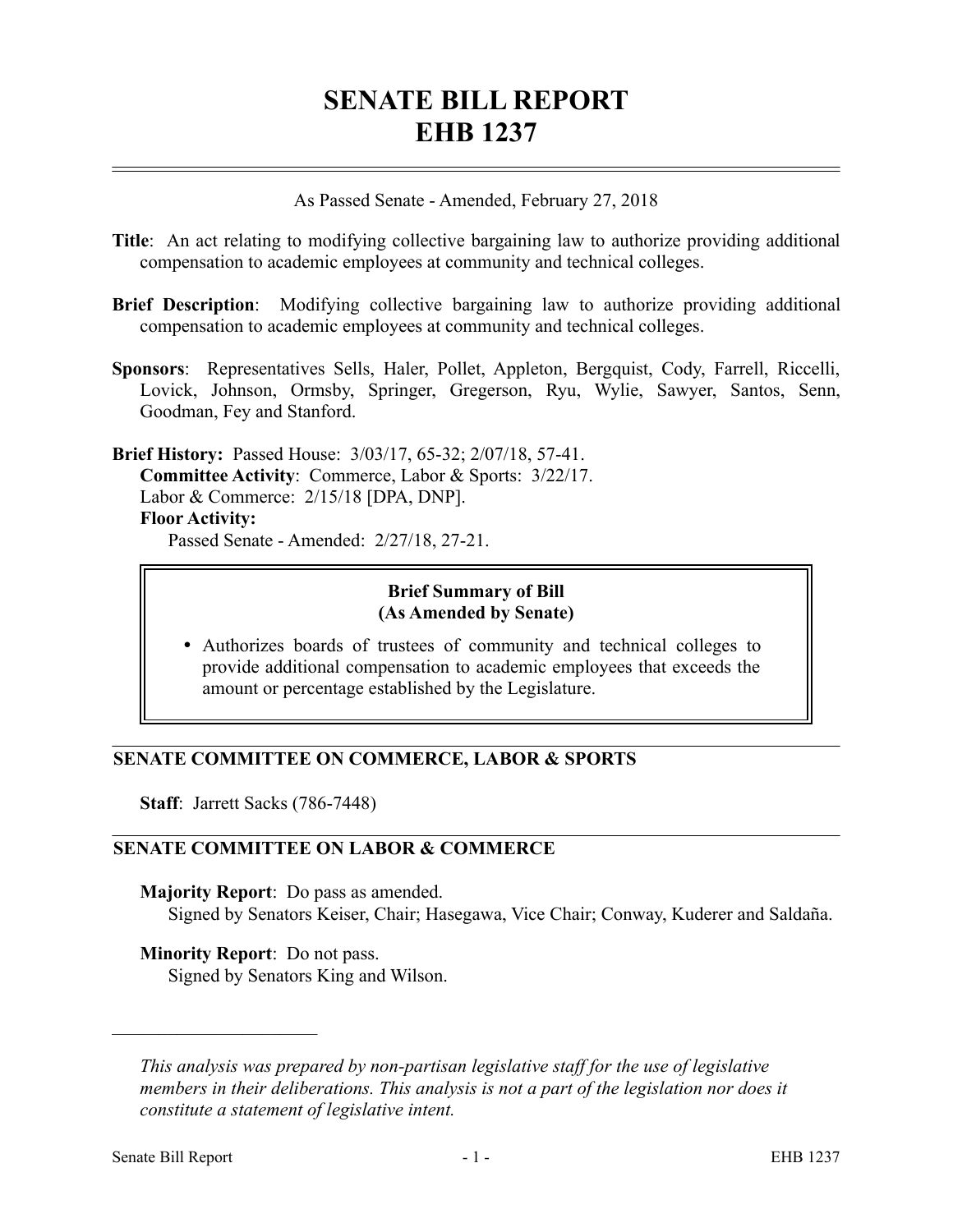**Staff**: Jarrett Sacks (786-7448)

**Background**: Community and Technical Colleges. Academic employees at community and technical colleges have collective bargaining rights with respect to wages, hours, and other terms and conditions of employment. Bargaining occurs between the board of trustees for the particular community college district and the appropriate exclusive employee organization.

Bargaining units at community and technical colleges are composed of academic employees, which include any teacher, counselor, librarian, or department head who is employed by the college district on a full-time or part-time basis. Administrators may be part of the bargaining unit if a majority of the administrators and a majority of the bargaining unit elect to include them.

Provisions in collective bargaining agreements relating to salary increases cannot exceed the amount or percentage established by the Legislature in the appropriations act and allocated to the State Board of Community and Technical Colleges. If any provision of a salary increase is subsequently modified by the Legislature in an appropriations act, the parties must enter into collective bargaining to modify the provisions.

Four-Year Institutions of Higher Education. For faculty of four-year institutions of higher education, a collective bargaining agreement may not include compensation that exceeds the amount or percentage established by the Legislature in the appropriations act. However, the employer may provide additional compensation to the faculty that exceeds that provided by the Legislature.

**Summary of Amended Bill**: A board of trustees may provide additional compensation to academic employees of a community and technical college that exceeds the amount provided by the Legislature.

A written collective bargaining agreement acted upon by a board of trustees must be submitted to the Office of Financial Management by October 1 prior to the fiscal year in which the provisions of the agreement go into effect.

Language providing that contract provisions related to salary increases are not binding on future actions of the Legislature is stricken.

**Appropriation**: None.

**Fiscal Note**: Available.

## **Creates Committee/Commission/Task Force that includes Legislative members**: No.

**Effective Date**: Ninety days after adjournment of session in which bill is passed.

**Staff Summary of Public Testimony on Engrossed House Bill (Commerce, Labor & Sports)**: *Testimony from 2017 Regular Session.* PRO: The status quo way of funding faculty salaries does not incentivize faculty to develop new skills and makes it difficult to